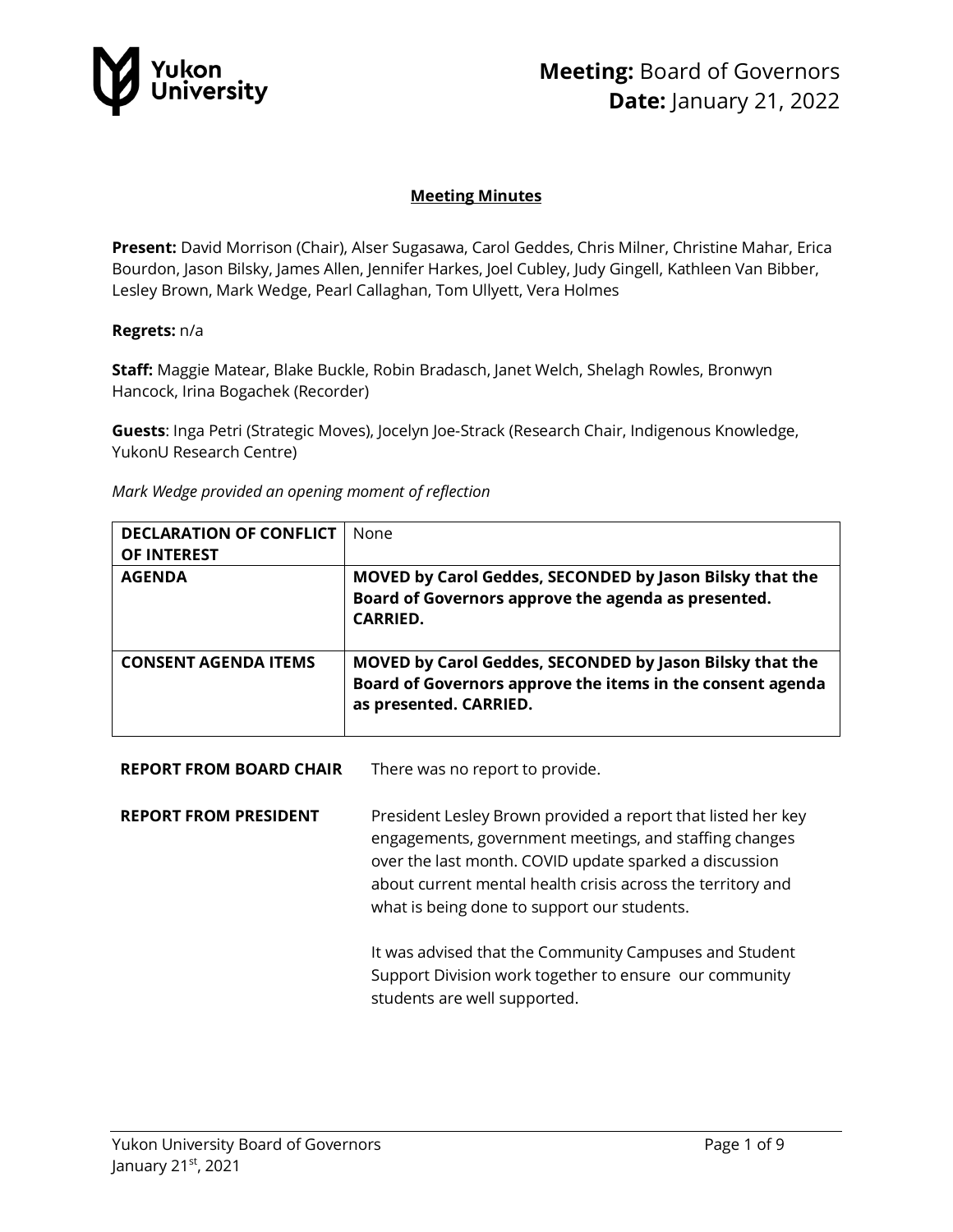

| <b>VICE-PRESIDENT's REPORT</b> | a.<br>b.<br>No questions.                                                                                                                   | VP Academic and Provost - written report.<br>VP Finance and Administration - written report.<br>Challenged and risks will be discussed during the in-<br>camera session. |
|--------------------------------|---------------------------------------------------------------------------------------------------------------------------------------------|--------------------------------------------------------------------------------------------------------------------------------------------------------------------------|
| <b>REPORT FROM FARC</b>        | The Chair of the Finance, Audit & Risk Committee Chris<br>Milner provided an update from the meeting on January<br>14 <sup>th</sup> , 2022: |                                                                                                                                                                          |
|                                |                                                                                                                                             | Pension Plan Terms of Reference - deferred to the next<br>FACR meeting to allow for an additional review of<br>language changes.                                         |
|                                | $\bullet$                                                                                                                                   | Policy BOG -15, Credit Program Tuition Fee Adjustment<br>- revision was initiated by the administration.                                                                 |
|                                | $\bullet$                                                                                                                                   | Year End Forecast & Interim Variance Report and<br>YukonU's Reserve Fund Update were provided by the<br>VP Finance and Administration.                                   |
|                                |                                                                                                                                             | FARC requested a clearer presentation of the Year<br>End Forecast that shows a balanced budget as<br>approved by the Board.                                              |
|                                |                                                                                                                                             | FARC would like to see the budget presented as a<br>balanced budget moving forward.                                                                                      |
|                                | ٠                                                                                                                                           | The following was approved by FARC and is provided in<br>the meeting package for approval by the Board:                                                                  |
|                                |                                                                                                                                             | Science Building Cost Structure (December 10th<br>$\circ$<br>FARC Meeting).                                                                                              |
|                                |                                                                                                                                             | FARC endorsed the \$41.6M option on the<br>provision that progress toward funding<br>supports be revisited in Spring 2022.                                               |
|                                |                                                                                                                                             | Contingencies for inflation were considered.<br>Price risk tolerance is +/- 30%.                                                                                         |
|                                |                                                                                                                                             | Indigenous approach to the design will be<br>included as initially planned for. Robin<br>Bradasch, AVP Indigenous Engagement and                                         |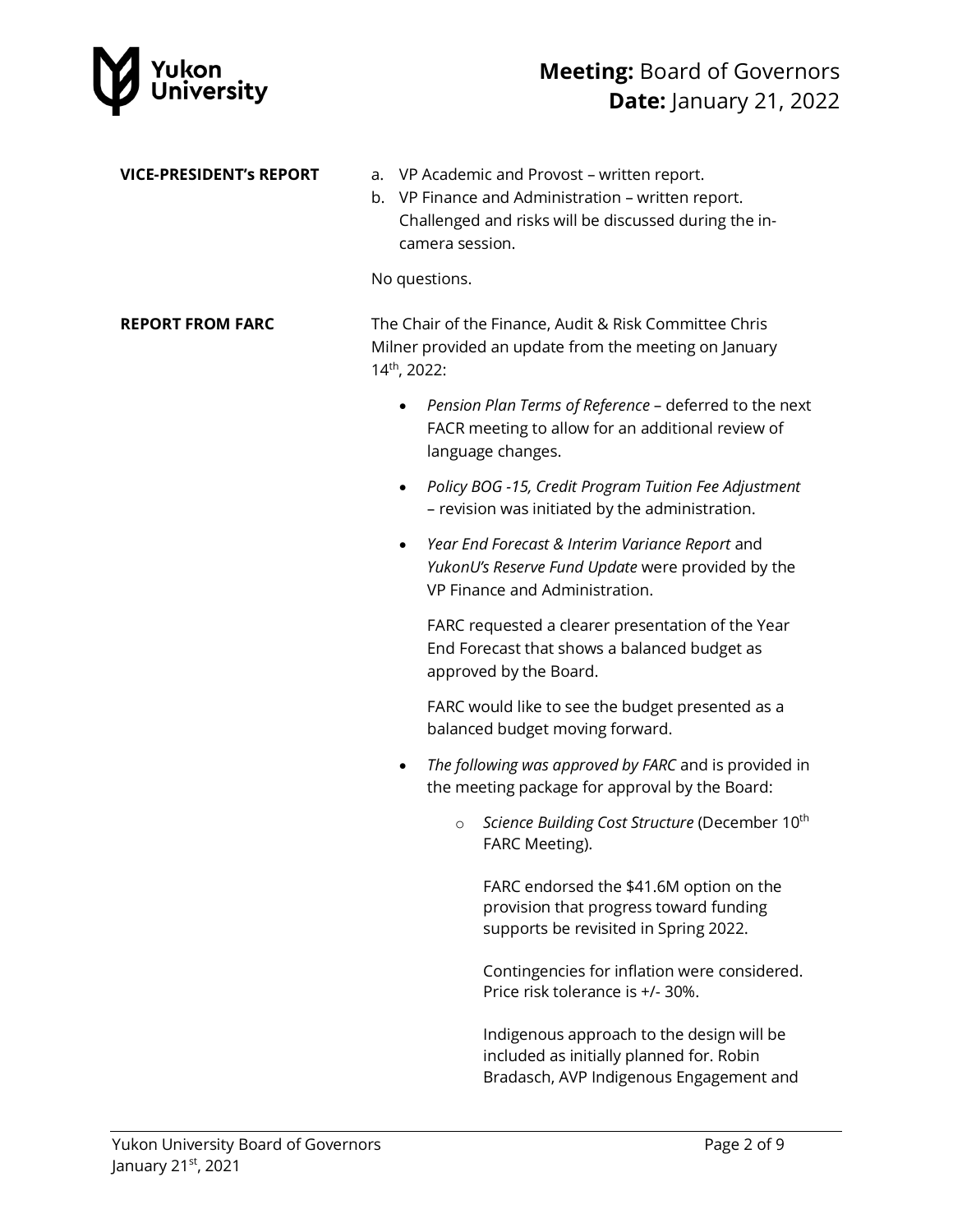

Partnerships talked about what was being done to facilitate this.

o 2022/23 Tuition and Ancillary Fees.

The average tuition increase: from \$3,660/year (\$122/per credit) to \$4,050/year (\$135/per credit). A difference of \$390 annually for  $1<sup>st</sup>$  and  $2<sup>nd</sup>$  year courses and remain at the current rate of \$4,350 (\$145/per credit) for 3rd and  $4<sup>th</sup>$  year courses.

Rationale for changes: (a) to move towards having the same rate for each year of study; (b) to have a fee structure that reflects our quality and commitment and that will allow us to invest more in student support.

Student support means both, academic (tutoring) and non-academic (including specialized counselling services for programs like IGD).

Changes to ancillary fees were made to align with the undergraduate tuition rate or an increase by 10% to match with the increase to first- and second-year tuition.

Office of the Registrar and the Development team are working together to provide additional financial support to students to mitigate the increase.

o 2022/23 YukonU Operating Budget.

This budget has been created in alignment with the Strategic Plan 2022-27.

Administration was tasked to schedule the first FARC meeting of the 2023 year in February for the handling of the budget to be in line with external timelines.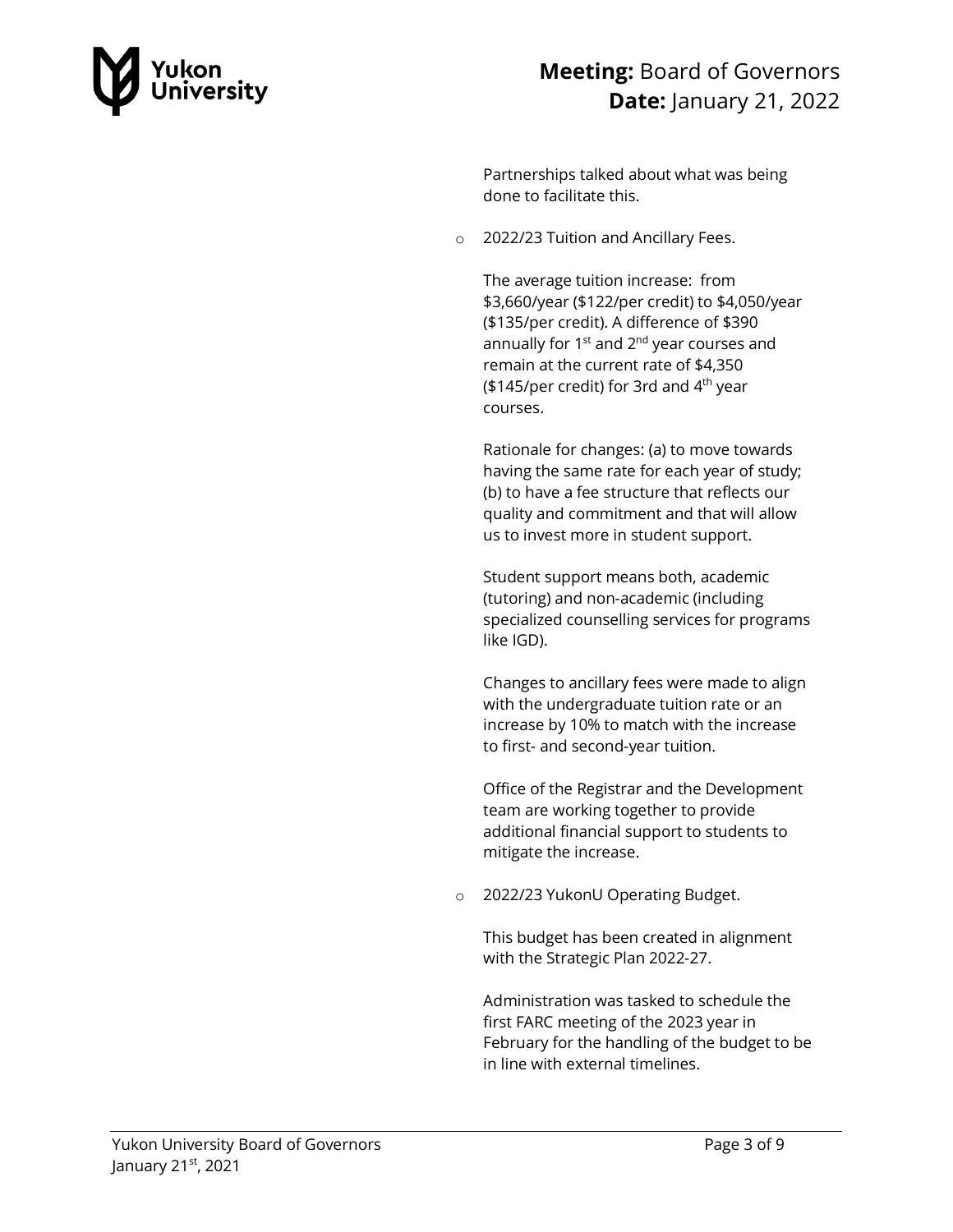

Plan for the surplus, as presented by the President: reserve fund, IT infrastructure and support, recruitment of consultants to support institutional growth.

There is an allowance for a collective bargaining increase. Inflation factor was not considered.

Capital Plan development is in plans.

o 2022/23 Board Budget.

Honorarium expenses have been budgeted for.

Having a policy for staff recognition expenses is important in order to keep the procedures consistent.

Chris prompted the following motions from the recent FARC meeting recommendations.

**MOVED by Mark Wedge, SECONDED by Carol Geddes that the Board approves moving forward with the \$41.6M science building design. CARRIED**

**MOVED by Erica Bourdon, SECONDED by Tom Ullyett that the Board approves the 2022-23 Tuition and Ancillary Fees as presented. CARRIED**

**MOVED by Christine Mahar, SECONDED by Jason Bilsky that the Board approves the 2022-23 Yukon University Operating budget as presented. CARRIED.** 

**MOVED by Jennifer Harkes, SECONDED by Erica Bourdon that the Board approves the 2022-23 Board Budget of \$210,350 as presented. CARRIED**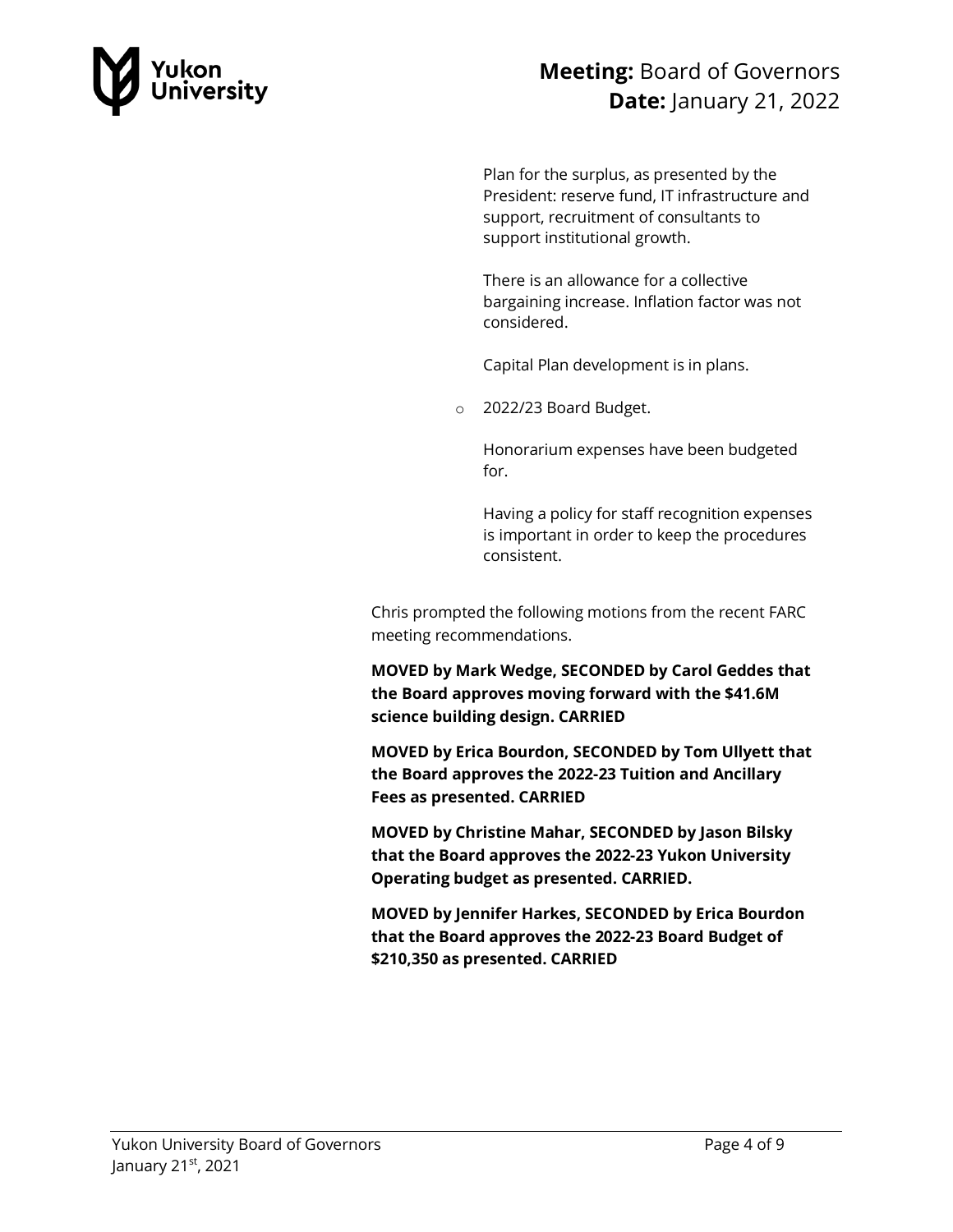

#### **REPORT FROM HR COMMITTEE** The Chair of the Human Resources Committee, Tom Ullyett provided an update from the meeting on January 14<sup>th</sup>, 2022.

Tom provided an update on Administration's work on the following:

- *Updated Board Matrix* administration was tasked to edit the matrix to better capture competencies as per the suggested model from the HR Director.
- *HR Metrics Dashboard* proposal is coming to the HR Committee in April.
- *Training Plan* is in progress. Administration will prepare a report on the background and the status of the training plan for the April meeting.

Trika Macdonald - HR director on a 4-month contract, effective February 1<sup>st</sup>.

- *The following was approved by HR Committee* and is provided in the meeting package for approval by the Board:
	- o Approval of President's Evaluation Objectives

Lesley presented the proposed evaluation objectives to the Board.

*In camera discussion.*

Tom prompted the following motion from the recent HR meeting recommendations.

**MOVED by Mark Wedge, SECONDED by Erica Bourdon that the Board approves the President Evaluation Objectives for the 2021-2022 year, subject to suggestions. CARRIED**

#### **Action Items:**

o HR Committee to confirm dates/deliverables for Academic & Research Plan, Strategic Enrolment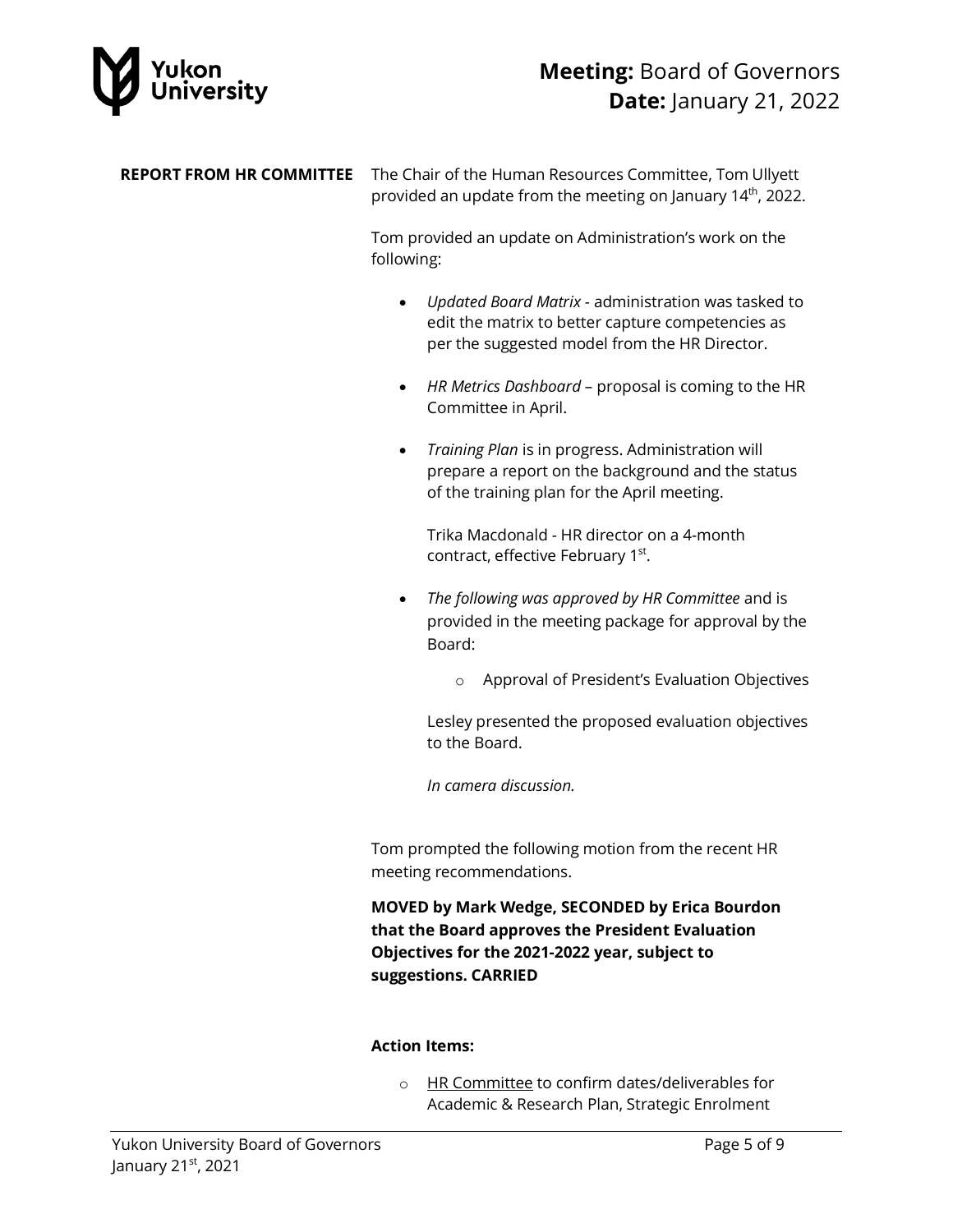

Management Plan, Campus Master Plan, Fundraising Plan (p.3, Institutional Planning Framework).

- o Governance Committee to add to a policy how Board members can access each other's expertise and knowledge.
- o Board Chair to follow-up with the President about one-on-one sessions and their deadlines.

#### **REPORT FROM GOVERNANCE COMMITTEE**

The Chair of the Governance Committee, Vera Holmes provided an update from the meeting on January  $14<sup>th</sup>$ , 2022.

Vera provided an update on Administration's work on the following:

- *Emergency Executive Committee* meeting was called to approve the vaccine mandate.
- *The following was approved by the Governance Committee* and is provided in the meeting package for approval by the Board:
	- o Approval of dissolution of Board Committee policies & Board Committee Terms of Reference Template.

The intention is to create a standardized template and to replace policies 6 and 13 with Guiding Principles.

o Approval of revisions to Policies BOG-01, BOG-02, BOG-04, & B0G-16.

Vera prompted motions from the recent Governance meeting recommendations.

**MOVED by Joel Cubley, SECONDED by Pearl Callaghan that the Board approves the Board Committee Terms of Reference template as presented. CARRIED.**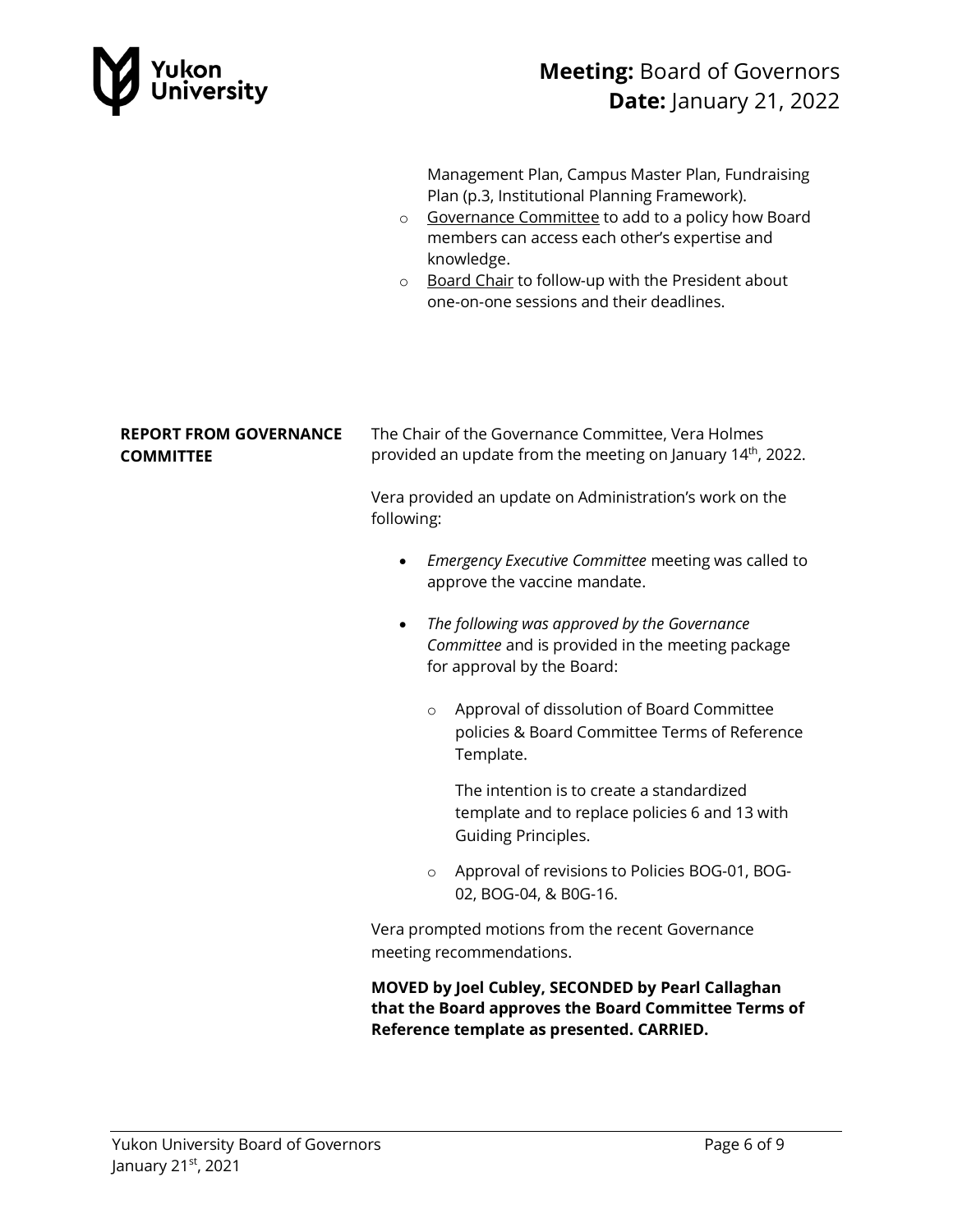

**MOVED by Jennifer Harkes, SECONDED by Tom Ullyett that the Board approves revisions to Policies BOG-01, BOG-02, BOG-04, & B0G-16 as presented. CARRIED.**

| <b>REPORT FROM INDIGENOUS</b><br><b>ADVISORY CIRCLE</b> | Deferred to the next Board meeting.                                                                                                                          |  |
|---------------------------------------------------------|--------------------------------------------------------------------------------------------------------------------------------------------------------------|--|
| <b>STRATEGIC PLAN</b>                                   | Inga Petri, Strategic Moves joined.                                                                                                                          |  |
|                                                         | President Lesley Brown introduced the final draft.                                                                                                           |  |
|                                                         | It was recommended to define "indigenization" for the<br>operational plans that will follow to support the Strategic<br>Plan.                                |  |
|                                                         | As Lesley advised, these plans are expected to be seen<br>coming within a year.                                                                              |  |
|                                                         | MOVED by Carol Geddes, SECONDED by Christine Mahar<br>that the Board approves the 2022-2027 Yukon University<br>Strategic plan as presented. CARRIED.        |  |
| <b>ACCOUNTABILITY</b><br><b>FRAMEWORK</b>               | Shelagh Rowles, Executive Director of Continuing Studies<br>provided an update on the Accountability Framework.                                              |  |
|                                                         | If this timetable is approved by YukonU and Yukon<br>Government, the framework will be brought to the Board for<br>discussion and approval in the fall 2022. |  |
|                                                         | It was suggested to compare Boards' and Management's<br>perspectives.                                                                                        |  |
| <b>COMMUNITY CAMPUS</b><br><b>COMMITTEE UPDATE</b>      | Shelagh Rowles, Executive Director of Continuing Studies<br>provided an update on the Community Campus<br>Committees.                                        |  |
|                                                         | Preparation to deliver the First Nations Arts<br>Certificate in six communities in 2021-22.                                                                  |  |
|                                                         | Trades training in Dawson City.                                                                                                                              |  |
|                                                         | Both, Carpentry and Arts certificates brought in so<br>much happiness in the Dawson community.                                                               |  |
|                                                         | Renewable Energy Training - Old Crow project.<br>$\bullet$                                                                                                   |  |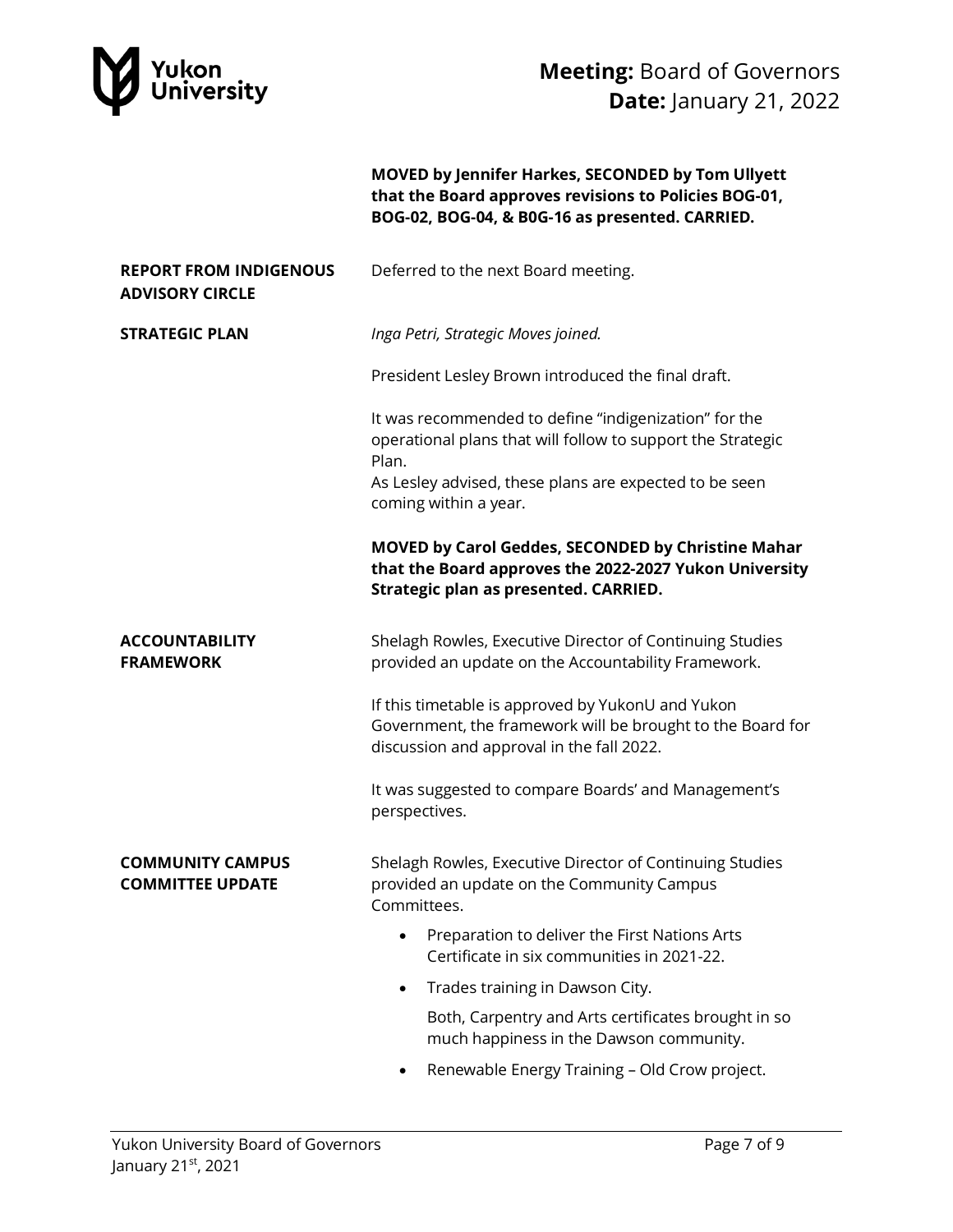

|                                                            | Teslin - cooperation with apprenticeship programs.<br>$\bullet$<br>This has been an ongoing conversation for a long<br>time. What can we do to move forward with this?<br>Blended education programs are essential, and the<br>University is looking into this. |  |
|------------------------------------------------------------|-----------------------------------------------------------------------------------------------------------------------------------------------------------------------------------------------------------------------------------------------------------------|--|
| PRESIDENTIAL NUMBERING                                     | Deferred to the next Board meeting.                                                                                                                                                                                                                             |  |
| <b>PRESENTATION ON</b><br><b>INDIGENIZATION, EDUCATION</b> | Jocelyn Joe-Strack gave a presentation to the Board on<br>Indigenization, Education and Policy.                                                                                                                                                                 |  |
| <b>AND POLICY</b>                                          | Introduction of Jocelyn Joe-Strack by the President Lesley Brown.                                                                                                                                                                                               |  |
|                                                            | Presentation highlights:                                                                                                                                                                                                                                        |  |
|                                                            | Climate Action plan - rebuilding who we are as<br>$\bullet$<br>people; indigenous approach and western<br>deliverables.                                                                                                                                         |  |
|                                                            | Engagements in Yukon and outside, including<br>٠<br>Jocelyn's appointment to David Suzuki's foundation.                                                                                                                                                         |  |
|                                                            | Work with FNI department of YukonU to build a<br>$\bullet$<br>program for the Institute of Indigenous Self-<br>Determination - research is in progress. A "whole<br>person" approach to balance heart, body, mind and<br>spirit.                                |  |
|                                                            | Jocelyn had to disconnect earlier.                                                                                                                                                                                                                              |  |
|                                                            | Board members stressed the importance of having Jocelyn<br>back to continue the conversation and to also discuss the<br>following:                                                                                                                              |  |
|                                                            | Land use planning, traditional knowledge policy (not<br>granting a degree without community<br>engagement/cultural exposure), international<br>perspective on what indigenous means.                                                                            |  |
| <b>FUTURE AGENDA ITEMS</b>                                 | No suggestions.                                                                                                                                                                                                                                                 |  |
|                                                            | Board members were asked to send a note to the Chair or<br>President if anything comes up.                                                                                                                                                                      |  |
| <b>INFORMATION ITEMS</b>                                   | OH&S Inspection Schedule & Incidents<br>Action Item Summary<br>YukonU Media Releases                                                                                                                                                                            |  |